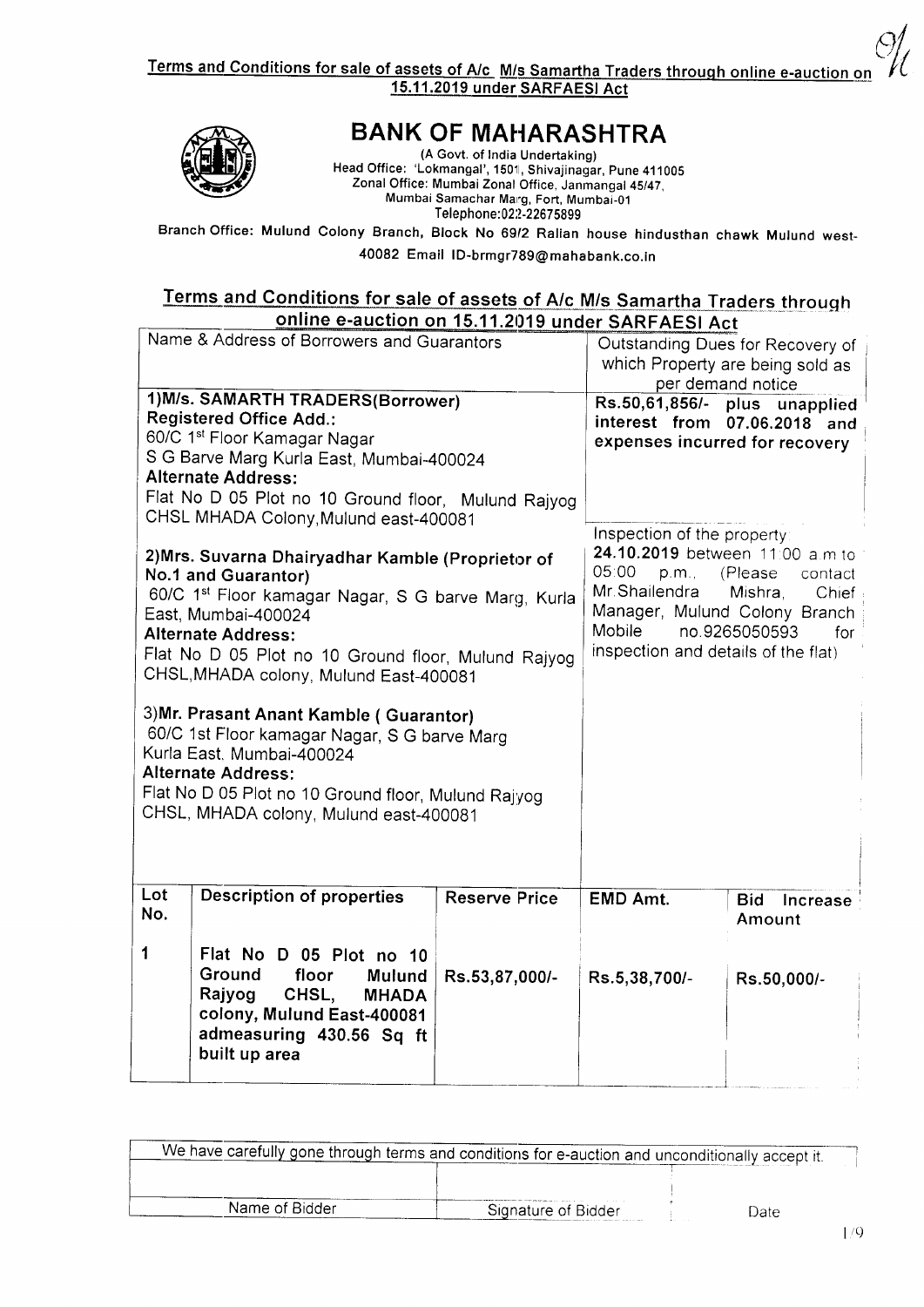Date & Time for submission of request letter of participation / KYC Documents / deposit and Proof of EMD etc. by 14.11.2019 upto 05.00 p.m.

Date & Time of e-auction 15.11.2019 between 11.30 a.m. to 12.30 p.m. with auto extension for 5 minutes in case bid is placed within last 5 minutes.

#### 1. Nature and Object of Online Sale:

- a. The online e-auction sale is with the object of Free and Fair Sale,<br>Transparency and for achieving best-possible recovery of public money.
- b. The sale is governed by the Provisions of the Securitisation and Reconstruction of Financial Assets and Enforcement of Security Interest Act, 2002 and Security Interest (Enforcement) Rules, 2OO2 and the followinq specific terms and conditions.
- 2. The auction sale will be On-line E-Auction / Bidding through website http://www.bankofmaharashtra.in/propsale.asp, http://eprocure.gov.in/cppp and http://www.bankeauctions.com on 15.11.2019 between 11.30 a.m. to 12.30 p.m., with unlimited extension of 5 minutes time in case of receipt of bid in last 5 minutes. Bidders shall improve their offers in multiple of Rs. 50,000/- (Fifty Thousand Only) during online bidding of the property.
- 3. <u>Registration of Bidders with </u>M/s C1 India Pvt. Ltd. for bidding in e- auction as per the requirement of the Auctioneer Company is essential. For details in this regard, kindly visit website http://www.bankeauctions.com or contact Mr Hareesh Gowda, M/s C1 lndia Pvt Ltd, Mobile number 9594597555 or Mr Jay Singh, M/s C1 India Pvt Ltd, Mobile Number: 7738866326.

### Caution to bidders: 4.

- a. Property is sold on "AS IS WHERE IS AND WHATEVER THERE IS BASIS" after taking Physical possession of the properties.
- b. To the best of knowledge and information of the Authorised Officers, there are no encumbrances on the properties. However, the intending bidders should make their own independent inquiries regarding the encumbrances.<br>title of property put on auction, physical area of property, and claims / rights I dues I affecting the property, prior to submitting their bid. Further the bidder/purchaser should make their own inquiries regarding any statutory liabilities, arrears of tax, claims etc. by themselves before making the bid The e-Auction advertisement does not constitute and will not be deemed to constitute any commitment or any representation on the part of the bank. The property is being sold with all the existing and future encumbrances whether known or unknown to the bank. The Authorised Officer / Secured Creditor shall not be responsible in any way for any third party claims / rights / dues.

| We have carefully gone through terms and conditions for e-auction and unconditionally accept it. |                     |       |
|--------------------------------------------------------------------------------------------------|---------------------|-------|
|                                                                                                  |                     |       |
| Name of Bidder                                                                                   | Signature of Bidder | Date: |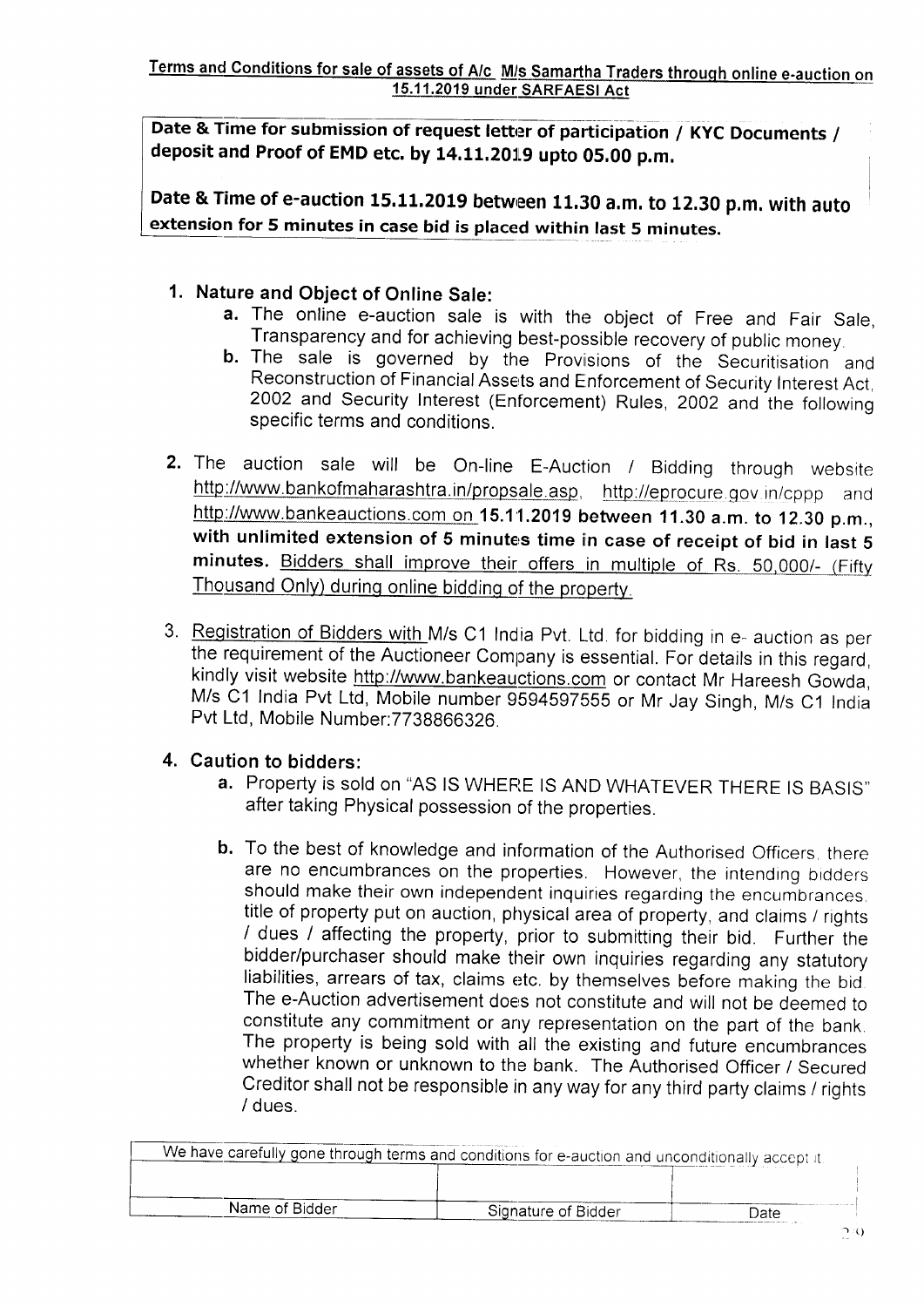- c. The Bank does not undertake any responsibility to procure any permission/license, NOC, etc. in respect of the property offered for sale or for any dues like outstanding water/service charges, transfer fees, electricity dues, dues to the Municipal Corporation/local authority/Co-operative Housing Society or any other dues, taxes, levies, fees, transfer fees if any in respect of and/or in relation to the sale of the said property. Successful Bidder has to comply with the provisions of Income Tax regarding purchase of property & to pay the tax to the authorities as per applicable rates.
- d. Bidders are advised / cautioned to verify the concerned Revenue Records/<br>other Statutory authorities such as Sales Tax/Excise/Income Tax etc. and shall satisfy themselves regarding the nature, description, condition, encumbrance, lien, charge, statutory dues, etc over the property before submitting their bids.
- e. Bidders are advised to go through all the terms and conditions of sale and also in the corresponding public sale notice in the dailies before submitting the bid and participating in the online bidding/auction.
- f. Statutory dues/liabilities etc., due to the Government/Local Body, if any, shown in the sale notice/tender document shall be borne by the purchaser(s).
- g. This notice is also being published in vernacular. The English version shall be final if any question of interpretation arises.

#### 5. Inspection of Property/Immovable Assets:

- **a.** Property/Assets can be inspected on the date(s) given in the public sale notice, and on any other at the discretion of Authorised Officer. For prior appointment please contact Mr Anant Hosurkar, Assistant General Manager Recovery, Mobile no. 8830426964.
- b. Bidders shall inspect the property/Assets and satisfy themselves regarding the physical nature, condition, extent, etc of the property/Assets
- c. Bidders are bound by the principle of caveat emptor (Buyer Beware).

#### 6. Inspection of Title Deeds:

a. Bidders may inspect and verify the title deeds and other documents relatinq to the property available with the Bank.

#### 7. Submission of bid forms:

- a. Bids shall be submitted online only before the last date and time given in the sale notice.
- b. Bidders may give offers either for one or for all the properties. In case of offers for more than one property bidders will have to deposit the EMD for each property.

|                | We have carefully gone through terms and conditions for e-auction and unconditionally accept it. |       |
|----------------|--------------------------------------------------------------------------------------------------|-------|
|                |                                                                                                  |       |
| Name of Bidder | Signature of Bidder                                                                              | Date: |
|                |                                                                                                  |       |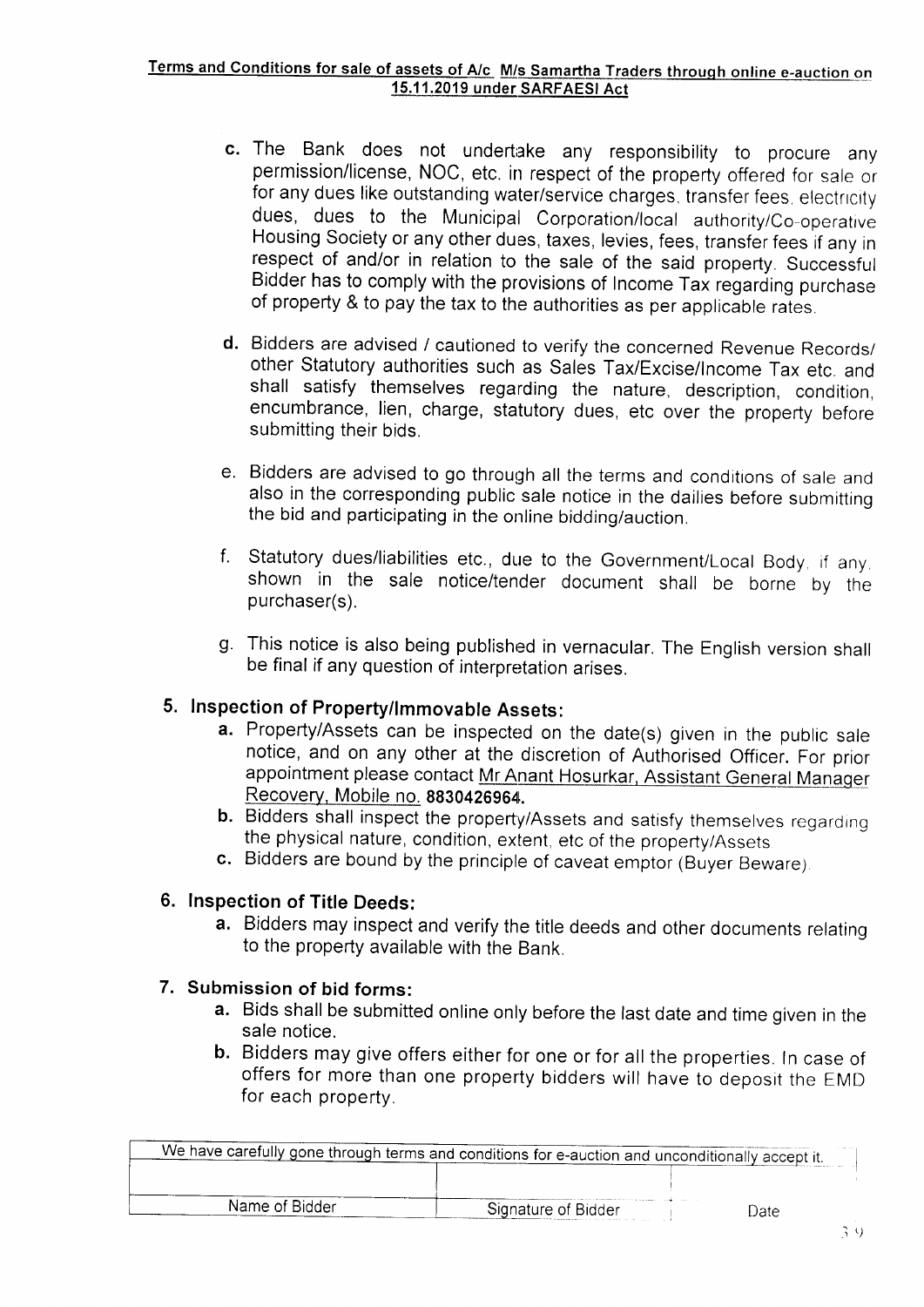#### Terms and Conditions for sale of assets of A/c M/s Samartha Traders through online e-auction on 15.11.2019 under SARFAESI Act

- c. Intending bidder should hold a valid e-mail id. All the correspondences will be done through E-mail. Interested bidders should have their own arrangements for internet service. Internet connectivity and other paraphernalia requirements shall have to be ensured by the bidders themselves.
- d. Bids form shall be duly filled in with all the relevant details. The bidders should upload scanned copies of PAN card and proof of residential address, while submitting e- tender/bid form. The bidders other than individuals should also upload proper mandate for e bidding.
- e. Bidders staying abroad/NRls/PlOs/Bidders holding dual citizenship must submit photo page of his/her valid Indian Passport.<br>**f.** Incomplete/unsigned bids without EMD remittance details will be summarily
- rejected. NRI Bidders must necessarily enclose a copy of Photo page of his/her Passporl.
- g. Only copy of PAN Card, Passport, Voter's lD, Valid Driving License or Photo ldentity Card issued by Govt. and PSU will be accepted as the rdentity document and should be submitted along with the bid form.
- h. Original ldentity Document copy of which is submitted along with the bid form must be produced on demand.

#### 8. Earnest Money Deposit (EMD):

- a. The bid shall be accompanied by the EMD as specified in the public sale notice/tender document. Earnest Money Deposit (EMD) shall be deposited through RTGS/NEFT in the Account No. 60126083217 Account Name.. AUTHORISED OFFICER MUMBAI CITY ZONE IFSC Code MAH80000002 or by way of demand draft drawn in favour of Authorised Officer, Bank of Maharashtra., of the Nationalized Bank, payable at Mumbai. Earnest Money Deposit (EMD) shall be adjusted in case of highest bidder, othenvise refunded within 7 working days of finalization of sale. The EMD shall not catry any interest. Further, in case possession of property is delayed by any reason whatsoever, the auction purchaser will neither be entitled for any interest nor damages.
- b. A copy of bid form along with the enclosures submitted online (also mentioning the UTR No. and the account no. through which EMD is remitted) shall be forwarded to the Authorized Officer, Bank of Maharashtra, Mumbai Zone so as to reach on or before the last date of submission of bid upto 14.11.2019.
- c. Bidders not to disclose remittance details of EMD, UTR Code, etc to any one and to safeguard its secrecy.
- d. Bidders shall preserve the remittance challan and shall produce the same as and when demanded.
- e. Bid form without EMD shall be summarily rejected.
- f. All details regarding remittance of EMD shall be entered in the bid form
- g. EMD, either in part or in full, is liable for forfeiture in case of default.

|                                               | We have carefully gone through terms and conditions for e-auction and unconditionally accept it. |  |  |  |
|-----------------------------------------------|--------------------------------------------------------------------------------------------------|--|--|--|
|                                               |                                                                                                  |  |  |  |
|                                               |                                                                                                  |  |  |  |
| ⊃ate<br>Name of Bidder<br>Signature of Bidder |                                                                                                  |  |  |  |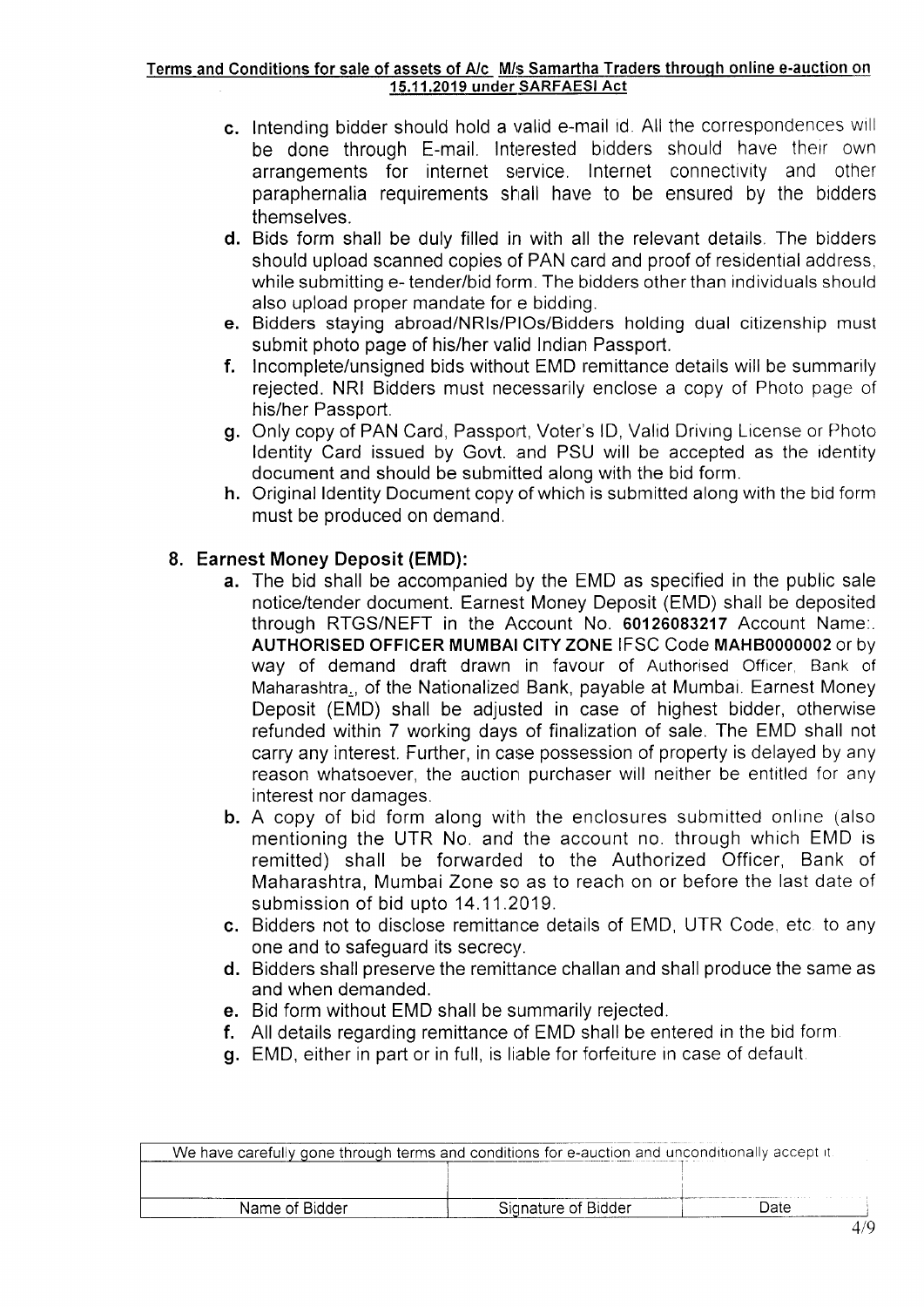# <u>Terms and Conditions for sale of assets of A/c M/s Samartha Traders through online e-auction on</u><br>15.11.2019 under SARFAESI Act

#### 9. Bid Multiplier:

a. The bidders shall increase their bids in multiplies of the amount specified in the public sale notice/Terms and condition of Sale

#### l0.Duration of Auction sale:

- a. Online auction sale will start automatically on and at the time given in the public sale notice/Tender Document.
- b. Auction/Bidding time will initially be for specified period and if bidding continues, the bidding process will get automatically extended five minutes duration of each and kept open till the auction-sale concludes.
- c. lf any market-leading bid (bid higher than the highest at the point in time) is received within the last five minutes of closing time, the bidding time will be extended automatically by five minutes and if no bid higher than last quoted highest bid is received within the said extended five minutes, the auction sale will automatically get closed at the expiry of the extended five minute. There will thus be an extension of bidding-time, each of five minutes duration, till auction is concluded.
- d. Bidders are advised to enter their bid accordingly keeping in mind the five minutes duration.
- e. No complaint on time-factor or paucity of time for bidding will be entertained

#### 11.Online Bidding:

- a. Auction/ bidding will be only online bidding through the portal provided by the service provider.
- b. In case of sole bidder, the sale may be accepted or deferred and property be brought for resale or otherwise sale will be deferred or cancelled.
- c. Bidders are cautioned to be careful while entering their bid amount and to check for alteration, if any, before confirming the same.
- d. No request/complaint of wrong bidding will be entertained for canceling the sale and in such case, the EMD in full will be forfeited.
- e. Bidders may, subject to conditions of online service provider, may avail preauction training and/or for demo/mock auction-sale. The prospective qualified bidders may contact M/s. C1 India Pvt Ltd, Gulf Petro Chem Building, Building No. - 301, 1st Floor,Udyog, Vihar Phase - 2. Gurgaon.<br>Help Line No. +91-0124-4302020/2021/2022/2023/2024/2025. +91- 9594597555, Help Line e-mail ID: support@bankeauctions.com, prior to the date of e-Auction.

#### 12. Declaration of successful bidder:

- a. Highest bidder will be declared the successful bidder and sale will be confirmed in his favour in consultation of Secured Creditor. Intimation to this effect will be given through e-mail by service provider/Bank.
- b. Highest bid will be provisionally accepted on "subject to approval" basis and the highest bidder shall not have any right/title over the property until the sale is confirmed by the Authorized Officer
- c. All intimations to bidders/auction purchaser will be primarily through e-mail by the service provider/Bank. Date of sending e-mail will be considered as date of intimation. lf no intimation reaches, bidders are expected to take

| We have carefully gone through terms and conditions for e-auction and unconditionally accept it |                     |      |
|-------------------------------------------------------------------------------------------------|---------------------|------|
|                                                                                                 |                     |      |
|                                                                                                 |                     |      |
| Name of Bidder                                                                                  | Signature of Bidder | Date |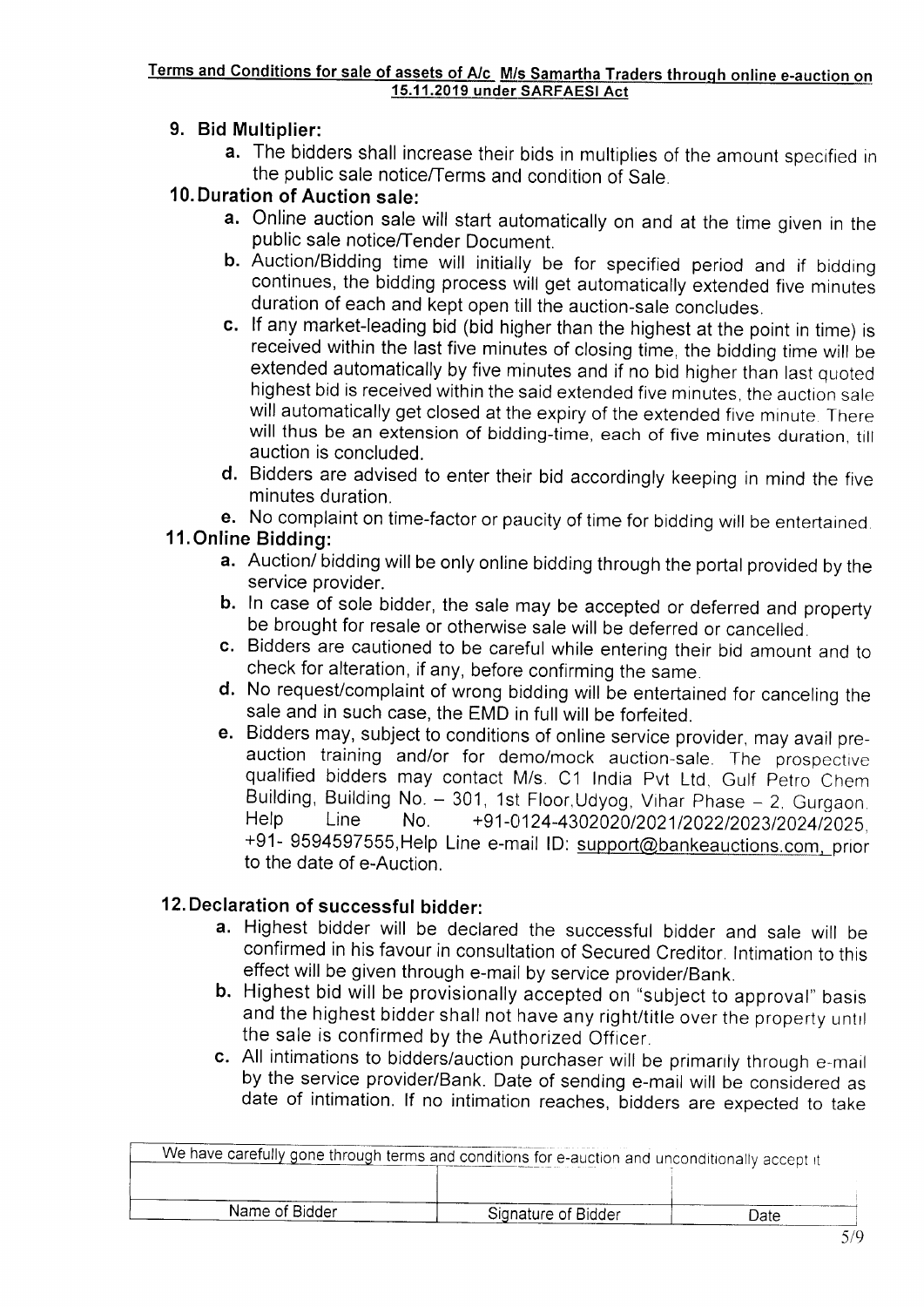efforts to find out status from the Bank. Non-receipt of intimation should not be an excuse for default/non-payment.

- 13. Deposit of purchase price:<br>**a.** The bidder declared successful, shall pay, immediately on the same day after such declaration, a deposit of 25% (less EMD already paid) on the amount of his purchase money.
	- b. In case of the auction-sale proceeding and concluding beyond the banking transaction hours, the deposit of 25% of purchase price (less EMD already paid) shall be remitted before 5.00 p.m. of the next working day.
	- **c.** The balance amount of purchase money shall be paid on or before the fifteenth day from the date of the sale or within such period as may be extended, for the reason to be recorded, by the Authorised Officer.
	- **d.** It shall be the responsibility of the successful bidder to remit the TDS  $@$  1% as applicable u/s 194 1-A if the aggregate of the sums credited or paid for such consideration is Rs. 50 lakhs or more. TDS should be filed online by filling form 26QB & TDS certificate to be issued in form 16 B. The purchaser has to produce the proof of having deposited the income tax into the government account.

#### 14. Default of Payment:

- a. Default of payment of 25% of bid amount (less EMD) on the same day or the next working day as stated in para 13(b) above and 75% of balance bid amount within the stipulated time shall render automatic cancellation of sale without any notice.
- **b.** The EMD and any other monies paid by the successful bidder shall be forfeited by the Authorised Officer of the Bank.

- 15. Sale Certificate / Payment of Stamp Duty:<br>a. On confirmation of the sale by the Bank and compliance of the terms of payment, the Authorized Officer shall issue a certificate of sale of the said property in favour of the successful bidder/purchaser in the form given in Appendix V to Enforcement of Security Interest Rules. The sale certif
	- b. No request for inclusion/substitution of names, other than those mentioned in the bid, in the sale certificate will be entertained.
	- c. Sale Confirmation/Sale Certificate shall be collected in person or through an authorized person.
	- d. The successful bidder would bear all the charges/fees payable for conveyance such as stamp duty, registration fee or any other cost as applicable as per law. All statutory/non stator dues, taxes, rates. assessments, charges fees etc. will be responsibility of the successful bidder only.
	- e. The Sale Certificate will not be issued pending operation of any stay/<br>injunction/ restraint order passed by the DRT/DRAT/High Court or any other

| $\_$ $\overline{\mathsf{We}}$ have carefully gone through terms and conditions for e-auction and unconditionally accept it. |                     |      |
|-----------------------------------------------------------------------------------------------------------------------------|---------------------|------|
|                                                                                                                             |                     |      |
| Name of Bidder                                                                                                              | Signature of Bidder | Date |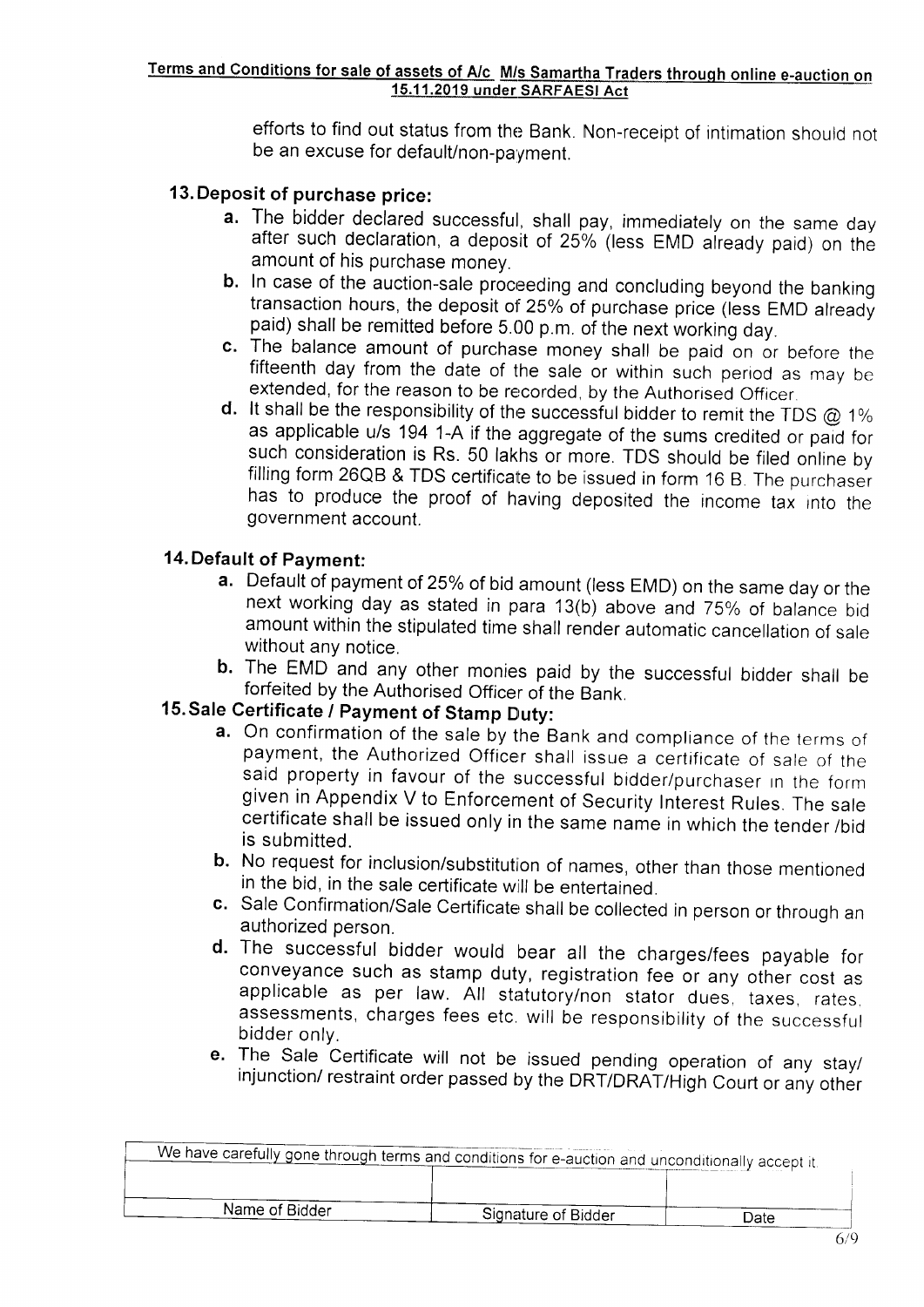#### Terms and Conditions for sale of assets of A/c M/s Samartha Traders through online e-auction on 15.11.2019 under SARFAESI Act

court against the issue of Sale Certificate. Further no interest will be paid on the amount deposited during this period.

- f. The deposit made by the successful-bidder, pending execution of Sale Certificate, will be kept in non-interest bearing deposit account.
- g. No request for return of deposit either in part or full/cancellation of sale will be entertained.

### 16. Return of EMD:

- a. EMD of unsuccessful bidders will be returned through EFT/NEFT/RTGS transfer to the bank account details provided by them in the bid form and intimated via their email id.
- b. Unsuccessful bidders shall ensure return of their EMD and if not. immediately to contact the Authorised Officer of the Bank.

#### <sup>1</sup>7. Stay/Cancellation of Sale:

- **a.** In case of stay of further proceedings by DRT/DRAT/High Court or any other Court, the auction may either be deferred or cancelled and persons participating in the sale shall have no right to claim damages, compensation or cost for such postponement or cancellation.
- **b.** Default in payment of 25% of the purchase price or the balance purchase price within the stipulated/extended time shall result in forfeiture and cancellation of sale and Bank will be entitled to re-auction the same.

### 18. Delivery of Tifle Deeds:

a. The title deeds and other documents related to the property and deposited with the Bank for creation of Equitable Mortgage shall be delivered to the Successful bidder/Auction Purchaser, on execution of the Sale Certificate

### 19. Delivery of possession:

a. All expenses and incidental charges there to shall be borne by the auction purchaser.

- 20. Other Conditions:<br>**a.** The Authorised Officer will be at liberty to amend/ modify/ delete any of the
	-
	- conditions as may be deemed necessary in the light of facts and<br>circumstances of each case.<br> **b.** The Bank has the absolute right and discretion to accept or reject any<br>
	bid or adjourn/postpone/cancel the sale/modify any t
	-
	-
	- f. The Borrowers attention is invited to the provisions of sub-section 8 of section 13 of the Act in respect of time available, to redeem the secured asset.

| We have carefully gone through terms and conditions for e-auction and unconditionally accept it. |                     |      |
|--------------------------------------------------------------------------------------------------|---------------------|------|
|                                                                                                  |                     |      |
| Name of Bidder                                                                                   | Signature of Bidder | Date |